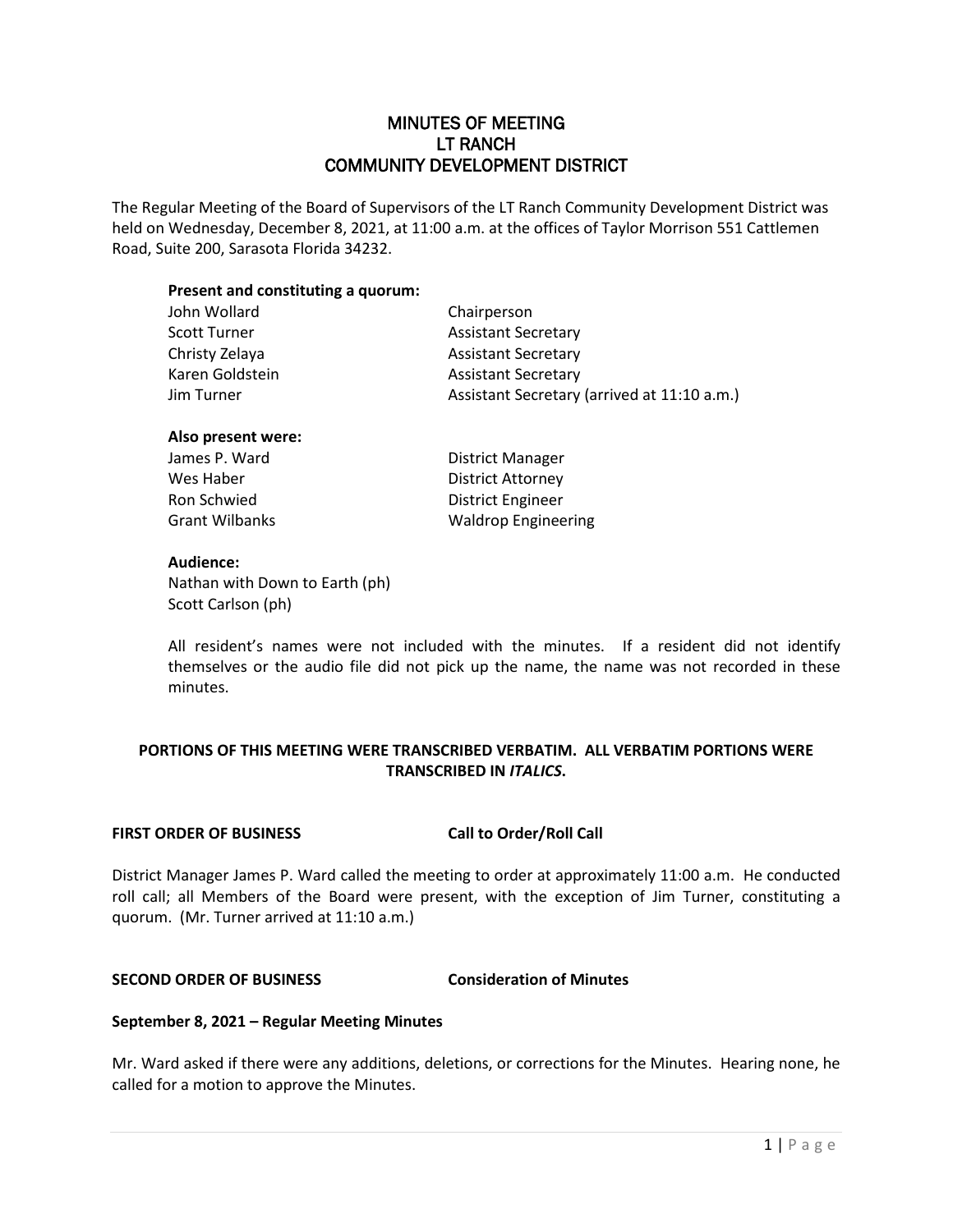**On MOTION made by Mr. John Wollard, seconded by Mr. Scott Turner, and with all in favor, the September 8, 2021, Regular Meeting Minutes were approved.** 

## **THIRD ORDER OF BUSINESS Consideration of Resolution 2022-1**

**Consideration of Resolution 2022-1, a resolution of the Board of Supervisor's approving a Landscape Maintenance and Installation Agreement between the State of Florida Department of Transportation and the LT Ranch Community Development District**

*Mr. Wollard: This is the agreement for the roundabout landscape maintenance to be taken on by the CDD, although it's between the CDD and DOT. Correct?*

*Mr. Ward: Yes, sir.* 

*Mr. Wollard: I don't know if I'm the right person to explain it, but that's essentially what it is. The roundabout out at Lorraine and Clark. It's a DOT roundabout, but we are going to put it into the CDD maintenance, so we have the same consistency as Lorraine.* 

Mr. Ward asked if there were any questions; hearing none, he called for a motion.

**On MOTION made by Mr. John Wollard, seconded by Ms. Karen Goldstein, and with all in favor, Resolution 2022-1 was adopted, and the Chairperson was authorized to sign.** 

#### **FOURTH ORDER OF BUSINESS Consideration of Award of Bid**

#### **Consideration of award of bid for landscaping and irrigation maintenance of District assets**

*Mr. Ward: Just in the way of some brief background, the District currently has an agreement with the Skye Ranch Master Association Inc. for the maintenance of these assets. That agreement has been in place just about a year now. We have gone out and rebid this project. As you might recall this was bid a little more than a year ago for basically the same services. I will ask Mr. Wilbanks to take a few moments and go through that bid with you. He was kind enough to prepare a rather detailed analysis of all of the bids and to provide you a recommendation with an award.*

*Mr. Grant Wilbanks: We received five bids from proposers, and we have one who declined a bid. They are noted on this spreadsheet as well. I apologize for the format of this spreadsheet. It is quite cumbersome, but as you can see there is a lot of data to be entered and the point of this is to provide a side by side comparison, so we clearly understand who provided what and whether it was complete and accurate. This is a side by side comparison. The document that I gave you is a summary of that. It speaks a little bit to the methodology of how all this was plotted, how this evaluation was performed, but essentially this document takes the spreadsheet information and summarizes it. At the end of this document, you will find a scoring chart which was derived from the scoring process outlined in the project manual. The evaluation criteria is broken up into six categories: personnel and equipment,*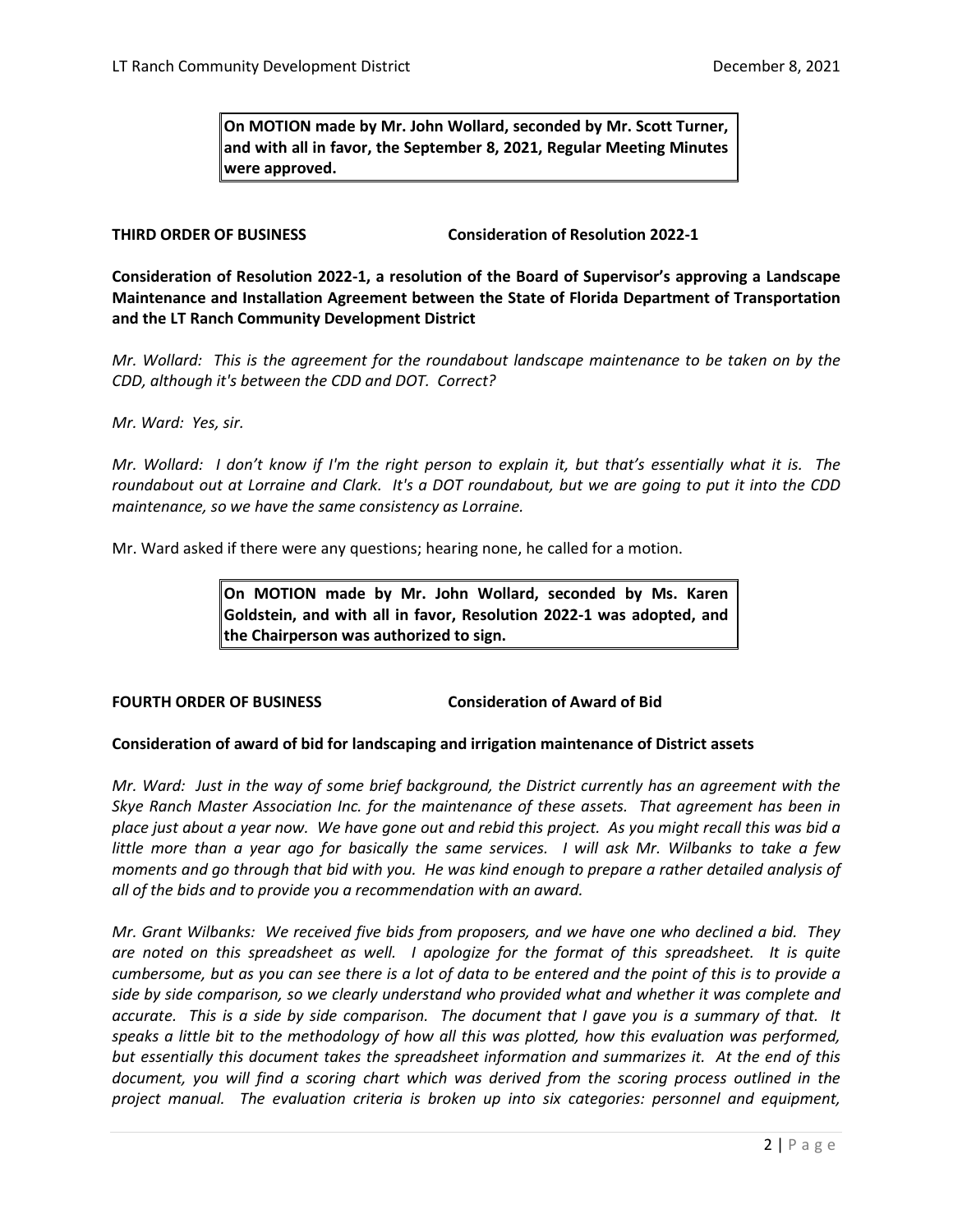*experience, understanding scope of the RFP, financial capacity, price and reasonableness of all numbers. Each one of those categories is assigned a potential score of 20 points possible, all the way down to 5 points possible, depending on the category. Some of this criteria is a bit subjective. Some of the proposers provided lots of additional material including the information about their company, their services, personnel, financials, you name it, probably way more than anyone could really thoroughly understand and use within the time frame allowed to do this evaluation, but certainly ample and adequate. Some proposers provided only the minimum if that. We have tried to capture that both ways in each of these materials. I would recommend that we look at the last page below the conclusion at the scoring which takes each one of these six categories. You can see the scores for each and range from 87 to 47. The evaluation criteria scoring provided a bit of a methodology for each category. Again, it's a bit subjective but utilized in a side by side comparison and the completeness and thoroughness of each proposal, then looking at supplemental materials such as references, resumes, and things of that nature. You put all this in a hopper, and you develop a methodology for scoring. Some of these items are easy. If you left out critical information, then that works against you. If you did not complete information that works against you. Things of that nature. So, try to be fair and not penalize the proposer for what might be considered a minor item, for instance, if you submitted one of the affidavits, but it was not notarized, you got penalized one point for that. If you submitted multiple affidavits that were not notarized you still only got one point, it wasn't one point for each item, it was comprehensive. Some of the more important items, when you get into pricing, there were three members that did not propose the initial term grand total. That's a big problem. That can lead to what might even be considered disqualification. I will leave that up to the Board to determine. Where it does work in very specifically is when we have to create an average between the initial contract term, the first and second renewal terms, and apply that average to the price scoring in the evaluation criteria, which is for a full 25 points. So, logically, if one of those three prices is not provided, it is impossible to provide a fair average, so the score would be zero. There were only two proposals who had a score for item number 5 price because they submitted all three of those numbers. I have a very detailed analysis or methodology for one of the proposers, and I used the highest score, and I can go down this item by item and explain the score and rationale and the point deduction to you if you want. I did start with everyone having 100 points, so the way I worked it out is I deducted points under each of the six categories depending on what was left out, what was not accurate and what was not thoroughly completed. When you add it all up and you go back to that back page again, it is pretty clear on the scoring process.* He asked if there were any questions.

*Mr. Wollard: Two points of clarification: 1. From a scope standpoint what is currently being done under the HOA scope should mirror what we are now bidding for the CDD correct? What we are doing is essentially taking it out of the HOA and putting it in the CDD. The scope is not changing.* 

*Mr. Wilbanks: The scope is clearly outlined in the project manual. There should be no deviation from that. Theoretically all the bids should be apples to apples based on the scope outlined in the project manual.* 

*Mr. Wollard: And then the second point would be, we just passed a resolution for the roundabout to be*  put into the CDD maintenance. I don't believe this bid contemplated the roundabout as it is not *constructed yet, so I don't know that we had the information yet, but I just want to make sure that is in there as well.*

*Mr. Wilbanks: That is correct.*

*Mr. Ward: Out of curiosity Grant, what is your recommendation?*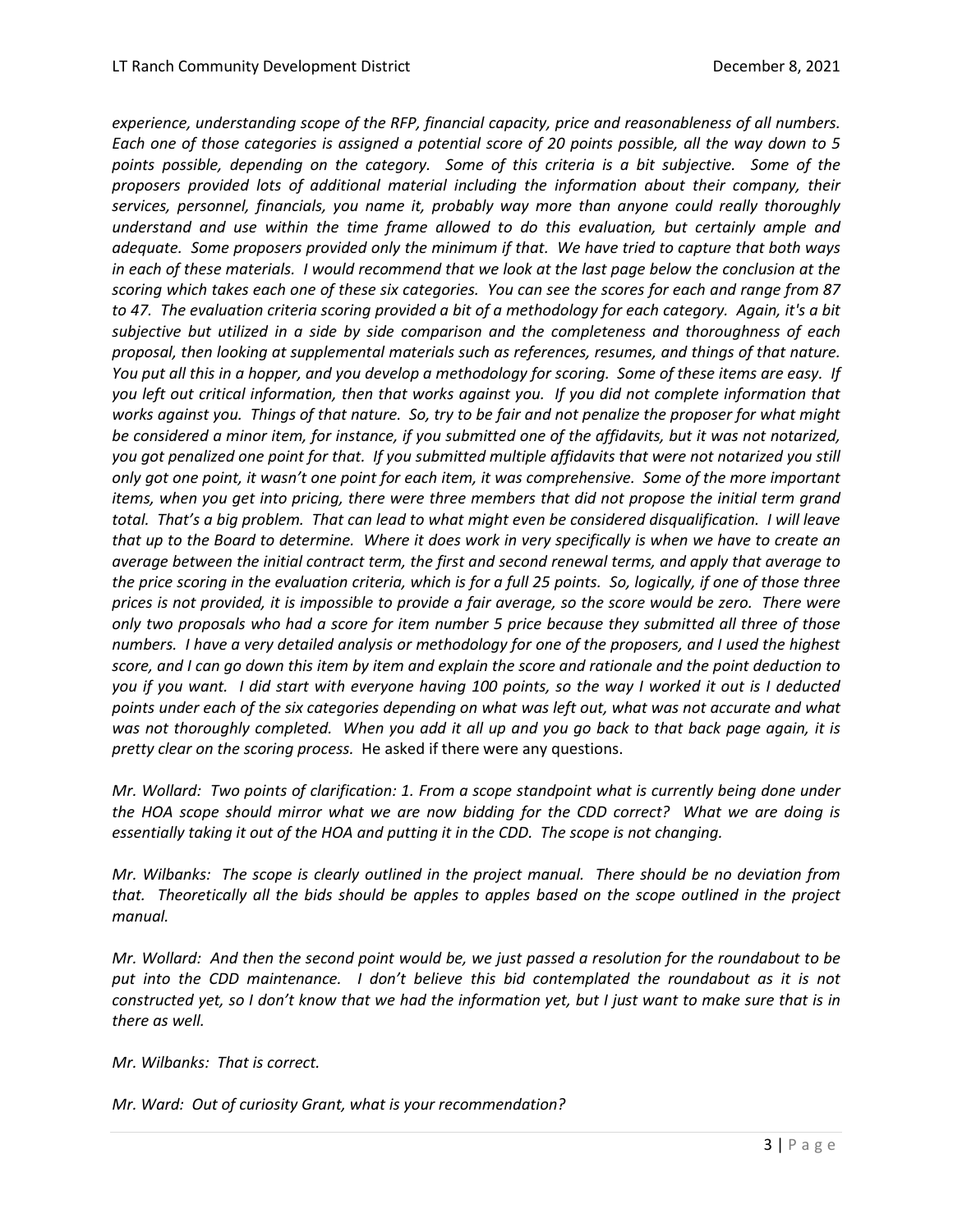*Mr. Wilbanks: My recommendation would be the highest scorer, and that would be Landscape Maintenance Professionals. They by far had the most complete submittal, an outstanding submittal in my opinion. They had all the critical numbers. I don't think anyone else's submittal was even close to theirs as far as completeness and their prices were, I think, extremely reasonable. I will speculate a little bit here and say that if everyone had provided all of the pricing data required, they perhaps still would have been the low bidder. I think that's probably a win-win there.* 

Mr. Ward asked if there were any additional questions from the Board or audience members.

*Nathan: This is Nathan with Down to Earth. I was wondering if the evaluation would be available to review from Waldrop.* 

*Mr. Ward: Yes, sir. You can email me, or Waldrop, and we will provide a copy to you.* He asked if there were any additional questions; hearing none, he called for a motion.

*Mr. Jere Earlywine: I think we need to approve some scoring too, to the extent that you have some scoring, and with that final ranking, and then authorize the award.* 

> **On MOTION made by Mr. John Wollard, seconded by Ms. Karen Goldstein, and with all in favor, the scoring and ranking were approved, and the bid was awarded to Landscaping Maintenance Professionals.**

**FIFTH ORDER OF BUSINESS Consideration of Termination of Agreement**

**Consideration of Termination of Agreement between the LT Ranch Community Development District and Skye Ranch Master Association, Inc.**

*Mr. Ward: As I mentioned at the outset, we have an agreement with the Master Association for the maintenance of this existing asset. This simply permits us to terminate that agreement immediately and then enter into an agreement with the bidder who was just awarded.* He asked if there were any questions; hearing none, he called for a motion.

> **On MOTION made by Mr. John Wollard, seconded by Mr. Scott Turner, and with all in favor, the Agreement with Skye Ranch Master Association, Inc. was terminated.**

#### **SIXTH ORDER OF BUSINESS Staff Reports**

# **a) District Attorney**

*Mr. Earlywine: From time to time, we have been working on some real estate due diligence and also getting geared up for next year's bond issue. Beyond that I don't have anything to report.*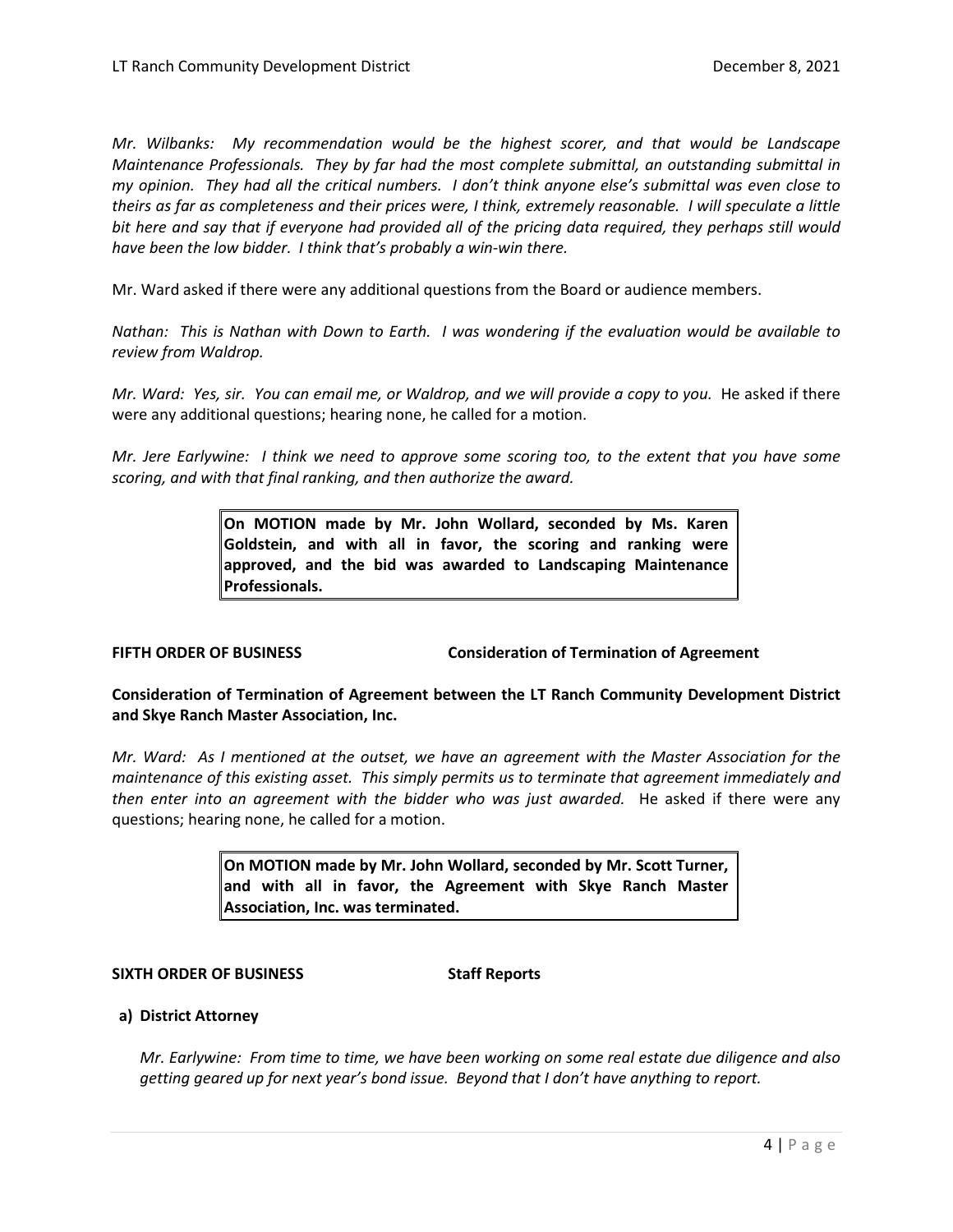### **b) District Engineer**

- **I. Report October 1, 2021**
- **II. Report November 1, 2021**
- **III. Report December 1, 2021**

No report.

### **c) District Manager**

- **I. Financial Statements for period ending June 30, 2021 (unaudited)**
- **II. Financial Statements for period ending July 31, 2021 (unaudited)**

*Mr. Ward: There has been a law that was enacted at the last legislative session that requires Districts to report certain information relative to our stormwater needs and to the extent that Districts have utilities services like water and sewer. They are required to be reported. Enclosed in your package was the reporting requirements due to be filed on June 30, 2022. Waldrop Engineering has already been asked to begin the preparation of documents necessary for that. Basically, it provides long term capital requirements for the overall stormwater management system, overall operating requirements on a long term basis, and then this information is to be updated every 5 years. The plan is to get that done over the next 60 to 90 days and then that will be back to you for your review and consideration before we are required to file that in June of next year. Are there any questions?* There were none.

**SEVENTH ORDER OF BUSINESS Supervisor's Requests and Audience Comments**

Mr. Ward asked if there were any Supervisor's requests; there were none. He asked if there were any audience questions or comments.

*Mr. Scott Carlson: (Indecipherable).* 

*Mr. Wollard: Jim, he's asking for the start date. I believe we made the contract effective January 1, is that correct?*

*Mr. Ward: We are trying to get this done before January 1.*

*Mr. Earlywine: Jim, if you want, we will circulate the notice letters and new contract here shortly if that's helpful to you.*

*Mr. Ward: Extraordinarily helpful. Thank you. Please do it.* 

#### **EIGHTH ORDER OF BUSINESS Adjournment**

Mr. Ward adjourned the meeting at approximately 11:20 a.m.